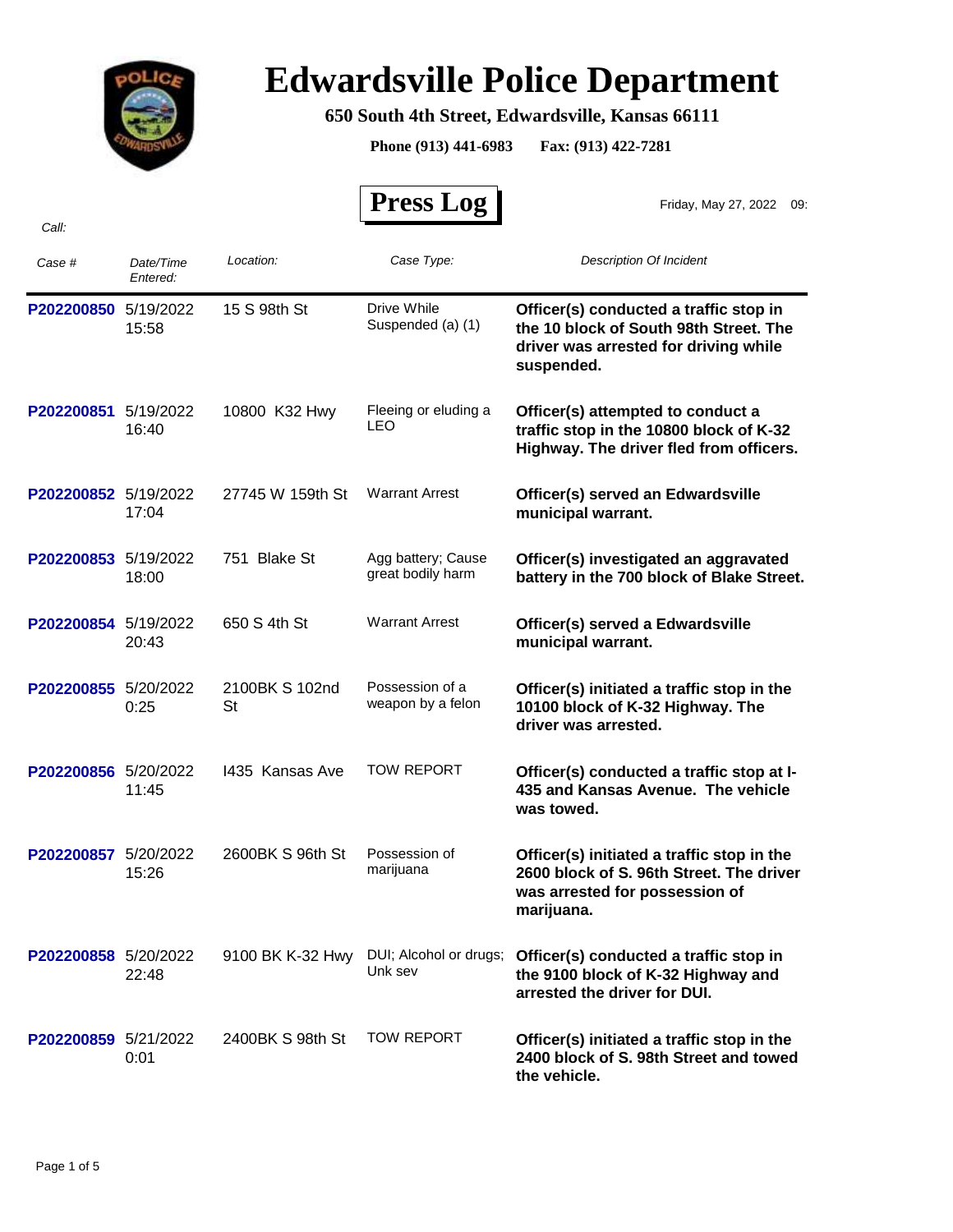**Press Log** 

| Case #               | Date/Time<br>Entered: | Location:                   | Case Type:                           | <b>Description Of Incident</b>                                                                                                                     |
|----------------------|-----------------------|-----------------------------|--------------------------------------|----------------------------------------------------------------------------------------------------------------------------------------------------|
| P202200860           | 5/21/2022<br>1:43     | 1435 K-32 Hwy               | DUI; Alcohol or drugs;<br>Unk sev    | Officer(s) conducted a traffic stop on I-<br>435 Highway, near K-32 Highway. The<br>driver was arrested for DUI.                                   |
| P202200861           | 5/21/2022<br>22:25    | 10400 BK K-32<br><b>Hwy</b> | Fleeing or eluding a<br>LEO          | Officer(s) attempted to conduct a<br>traffic stop in the 10400 block of K-32<br>Highway and the vehicle failed to stop.                            |
| P202200862 5/21/2022 | 23:17                 | 9900 BK K-32 Hwy            | DUI; Alcohol or drugs;<br>Unk sev    | Officer(s) conducted a traffic stop in<br>the 9900 block of K-32 Highway and<br>arrested the driver for DUI.                                       |
| P202200863 5/22/2022 | 0:41                  | 9400 BK Kansas<br>Ave       | Fleeing and Eluding                  | Officer(s) initiated a traffic stop in the<br>9400 block of Kansas Avenue. The<br>vehicle fled into Kansas City, KS.                               |
| P202200864           | 5/22/2022<br>1:26     | 11400 BK K-32<br>Hwy        | Possession of<br>marijuana           | Officer(s) conducted a traffic stop in<br>the 11400 block of K-32 Highway and<br>arrested the driver for possession of<br>marijuana.               |
| P202200865           | 5/22/2022<br>7:10     | 9000 BK K-32 Hwy            | Possession of<br>marijuana           | Officer(s) initiated a traffic stop on<br>southbound I435 south of Holliday<br>Drive. The driver of was arrested for<br>possession of a marijuana. |
| P202200866 5/20/2022 | 23:30                 | 633 N 130th St              | <b>ASSIST OTHER</b><br><b>AGENCY</b> | <b>Officer(s) assisted the Bonner Springs</b><br>Police Department in the 600 block of<br>North 130th Street.                                      |
| P202200868 5/22/2022 | 14:55                 | 252 Beach St                | Theft of prop/services               | Officer(s) were dispatched to the 200<br>block of Beach Street to investigate a<br>theft.                                                          |
| P202200869 5/22/2022 | 18:53                 | 1435 Riverview<br>Ave       | <b>ASSIST OTHER</b><br><b>AGENCY</b> | Officer(s) were dispatched to an<br>accident on I-435 at Riverview Avenue.<br>KTA conducted the investigation.                                     |
| P202200870 5/22/2022 | 20:35                 | NBI435 Riverview<br>Ave     | DUI; Alcohol or drugs;<br>Unk sev    | Officer(s) conducted a traffic stop<br>along northbound I-435 near Riverview<br>Avenue and arrested the driver for DUI.                            |
| P202200871 5/23/2022 | 2:15                  | 2400BK S 98th St            | Flee/elude w/5+<br>moving violations | Officer(s) initiated a traffic stop in the<br>2400 block of S. 98th Street and the<br>vehicle fled.                                                |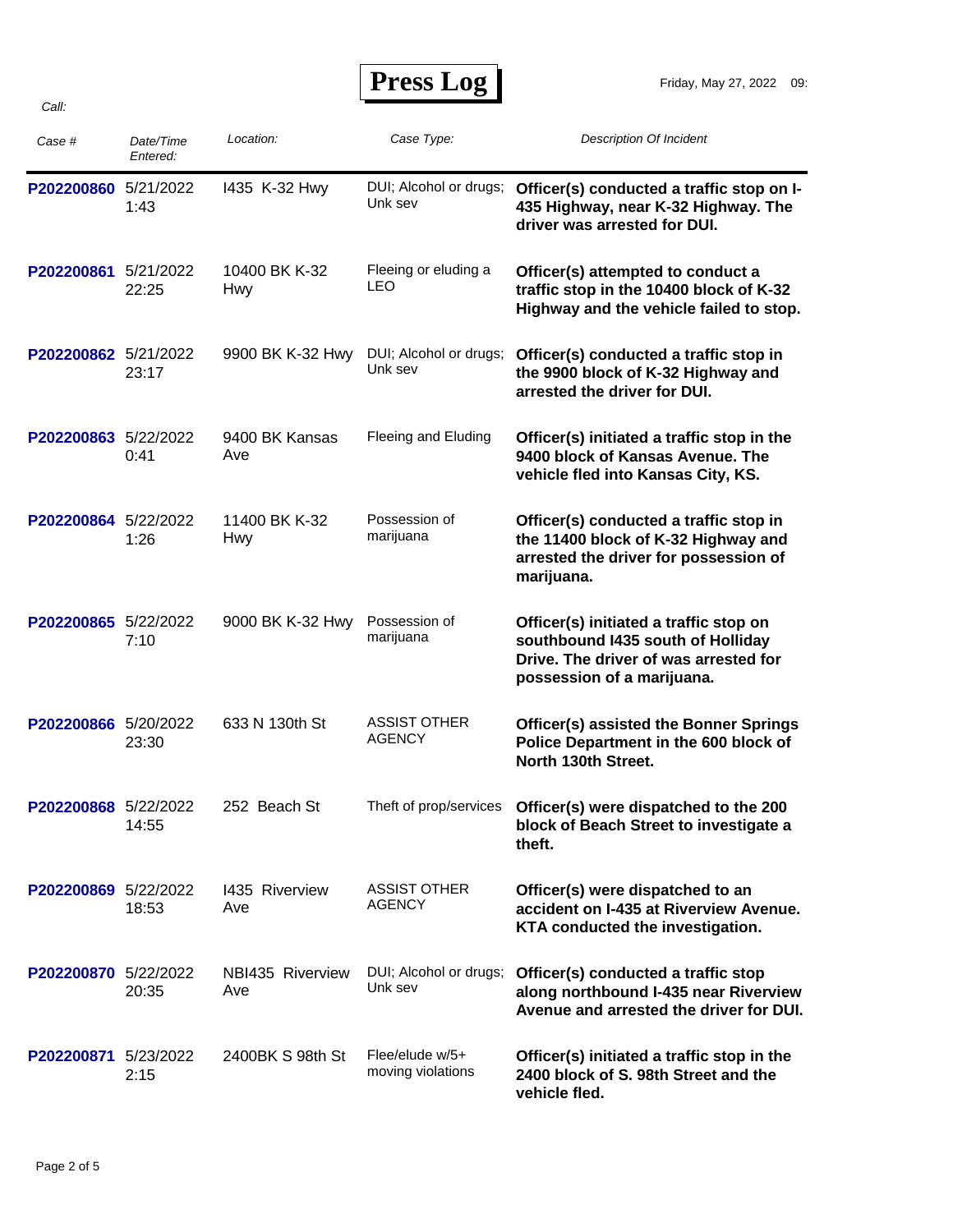| Case #               | Date/Time<br>Entered: | Location:               | Case Type:                                     | <b>Description Of Incident</b>                                                                                                                         |
|----------------------|-----------------------|-------------------------|------------------------------------------------|--------------------------------------------------------------------------------------------------------------------------------------------------------|
| P202200872 5/23/2022 | 7:12                  | 1738 Edwardsville<br>Dr | Theft of prop/services                         | Officer(s) investigated a theft in the<br>1700 block of Edwardsville Drive.                                                                            |
| P202200873 5/23/2022 | 7:55                  | 10322 Riverview<br>Ave  | Arson; Unknown<br>circumstance                 | Officer(s) responded to the 10300<br>block of Riverview Avenue to<br>investigate a fire.                                                               |
| P202200874 5/23/2022 | 13:40                 | 2400BK S 98th St        | <b>Warrant Arrest</b>                          | Officer(s) initiated a traffic stop in the<br>2400 block of S. 98th Street. The driver<br>was taken into custody for a warrant<br>out of Leawood, KS.  |
| P202200875           | 5/23/2022<br>16:12    | 9600 BK Woodend<br>Rd   | Drive While<br>Suspended (a) (1)               | Officer(s) initiated a traffic stop in the<br>9600 block of Woodend Road. The<br>driver was arrested for driving while<br>suspended.                   |
| P202200876 5/23/2022 | 19:40                 | 8700 BK K-32 Hwy        | Drive While<br>Suspended (a) (1)               | Officer(s) initiated a traffic stop in the<br>8700 block of K32 Highway. The driver<br>was arrested for driving while<br>suspended.                    |
| P202200877           | 5/23/2022<br>20:00    | 11000 BK K-32<br>Hwy    | <b>TOW REPORT</b>                              | Officer(s) conducted a traffic stop in<br>the 11000 block of K-32 Highway and<br>towed vehicle.                                                        |
| P202200878 5/23/2022 | 21:10                 | 12100 K-32 Hwy          | <b>Warrant Arrest</b>                          | Officer(s) initiated a traffic stop in the<br>12100 block of K-32 Highway. The<br>driver was taken into custody on an<br><b>Edwardsville warrant.</b>  |
| P202200879 5/23/2022 | 21:10                 | 12100 BK K-32<br>Hwy    | <b>Warrant Arrest</b>                          | Officer(s) initiated a traffic stop in the<br>12100 block of K-32 Highway. The<br>driver was taken into custody for<br>warrants out of Bonner Springs. |
| P202200880 5/24/2022 | 13:10                 | 241 S 100th St          | ANIMAL CALL (AT<br>LARGE, BITE)                | The CSO investigated an animal bite<br>call in the 200 Blk of South 100th<br>Street.                                                                   |
| P202200881 5/24/2022 | 13:58                 | 9700 Kansas Ave         | Interference with<br>LEO; False<br>Information | Officer(s) conducted an occupied<br>vehicle check in the 9700 block of<br>Kansas Avenue. The driver was<br>arrested for interference with LEO.         |

*Call:*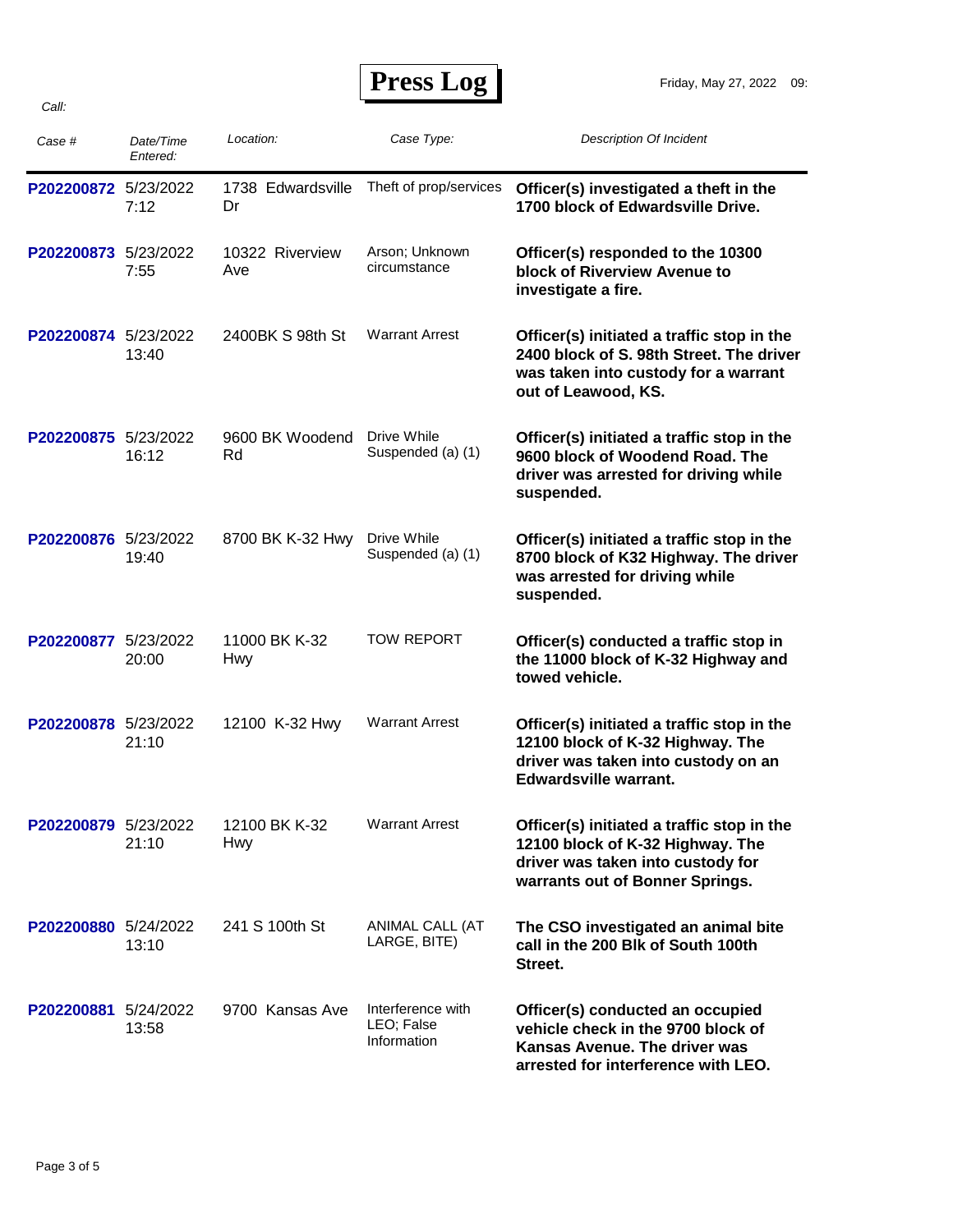*Call:*

| Press Log |  |
|-----------|--|
|-----------|--|

| Case #               | Date/Time<br>Entered: | Location:                      | Case Type:                                              | <b>Description Of Incident</b>                                                                                                                       |
|----------------------|-----------------------|--------------------------------|---------------------------------------------------------|------------------------------------------------------------------------------------------------------------------------------------------------------|
| P202200882 5/24/2022 | 14:16                 | 700 BK Blake St                | Theft of prop/services                                  | Officer(s) were dispatched to the 700<br>block of Blake Street to investigate a<br>theft.                                                            |
| P202200883 5/24/2022 | 18:19                 | 696 S 3rd St                   | Drive While<br>Suspended (a) (1)                        | Officer(s) conducted a traffic stop in<br>the 600 block of Edwardsville Drive.<br>The driver was arrested for driving<br>while suspended.            |
| P202200884 5/24/2022 | 20:21                 | 200 BK Williamson<br><b>St</b> | Criminal damage to<br>property                          | Officer(s) were dispatched to the 200<br>block of Williamson Street to<br>investigate criminal damage to<br>property.                                |
| P202200885 5/24/2022 | 21:00                 | 200 BK Williamson<br>St        | Burglary; Veh to<br>commit felony; theft<br>or sexually | Officer(s) investigated an auto<br>burglary in the 200 block of Williamson<br>Street.                                                                |
| P202200886 5/25/2022 | 1:10                  | 777 Hollywood<br>Casino Blvd   | <b>TOW REPORT</b>                                       | Officer(s) conducted a traffic stop in<br>the 700 block of Hollywood Casino<br>BLVD. The vehicle was towed at the<br>completion of the traffic stop. |
| P202200887 5/25/2022 | 1:00                  | 650 S 4th St                   | <b>Warrant Arrest</b>                                   | <b>Officer(s) served and Edwardsville</b><br><b>Municipal Warrant.</b>                                                                               |
| P202200888 5/25/2022 | 7:34                  | 1604 S 105th Ter               | Code Violation -<br><b>Environmental Code</b>           | The CSO inspected prohibited<br>conditions in the 1600 Block of 105th<br>Terrace.                                                                    |
| P202200889 5/25/2022 | 12:24                 | I--70 I-435 Hwy                | <b>ASSIST OTHER</b><br>AGENCY                           | Officer(s) assisted KHP with locating a<br>suspect in the area of I-70 and I-435.                                                                    |
| P202200890 5/25/2022 | 14:00                 | 200 S 5th St                   | <b>Accident Report</b>                                  | Officer(s) investigated a single vehicle<br>accident in the 200 block of South 5th<br>Street.                                                        |
| P202200891 5/25/2022 | 16:56                 | 100BK S 94th St                | Fleeing or eluding a<br><b>LEO</b>                      | Officer(s) initiated a traffic stop in the<br>100 block of South 94th Street. The<br>vehicle fled.                                                   |
| P202200892 5/26/2022 | 10:00                 | 406 Trant St                   | Code Violation -                                        | The CSO inspected prohibited<br>conditions in the 400 Block of Trant<br>Street.                                                                      |